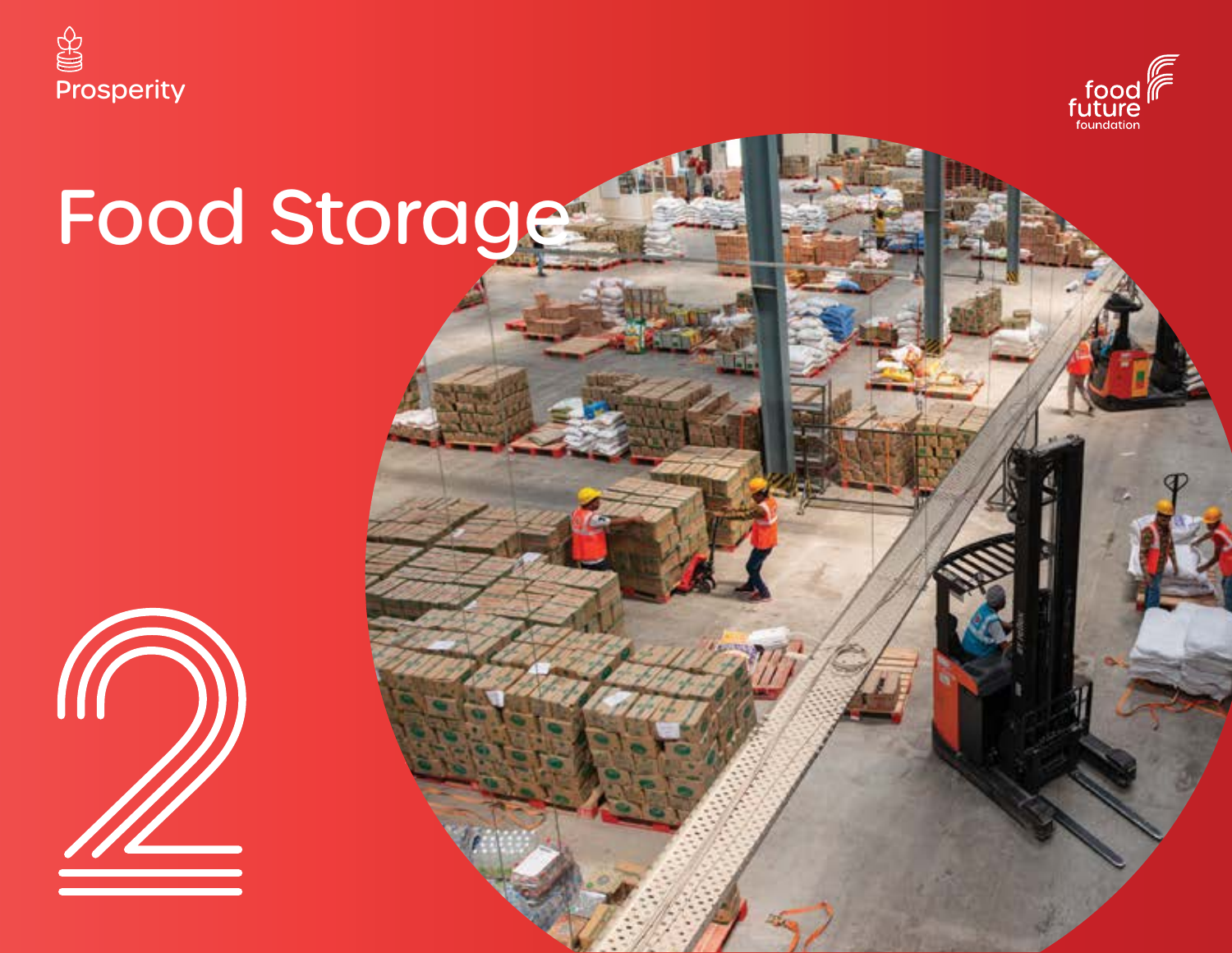

### ity, scientific storage infrastructure to reduce

#### ucing a record 292 tantial amount of food ack of adequate e stored throughout the of cereals and legumes. of total food grains due brganisms, etc. Annual illion tonnes worth for nearly

e in 4 categories-

#### direct feeding by insects

cal changes in grain due to  $prganisms.$ 

ecome unviable. In the case v of seeds to the extent of

ain borer have the capability blythene lined bags, etc.,

### Foodgrain storage losses in India



\*Second advanced estimates, 2019-20 Source: Department of Agriculture, Cooperation & Farmer's Welfare: National Academy of Agricultural Sciences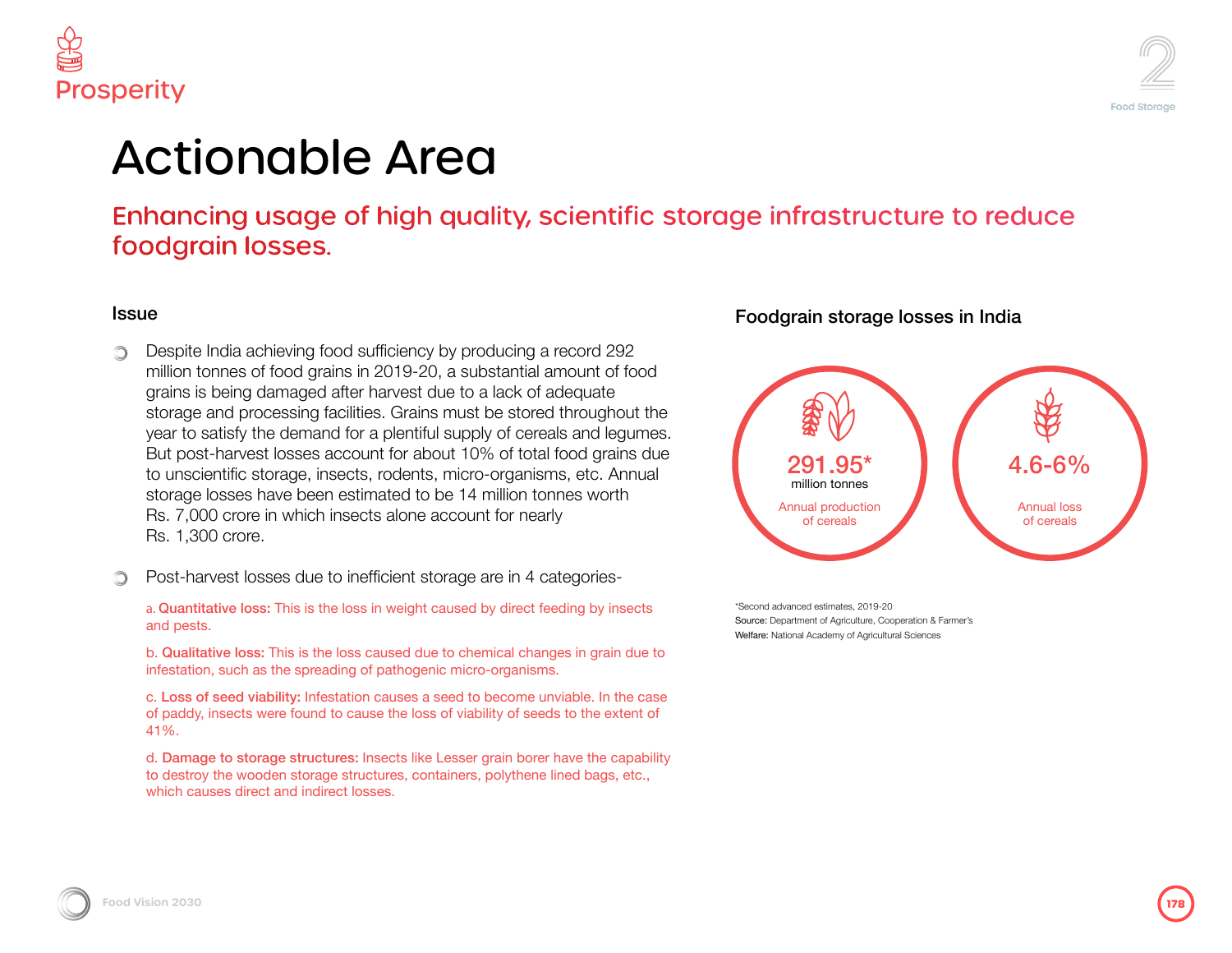

### **Status**

- In India, most foodgrains are stored in bulk (open) storage structures as it is easier for loading/unloading and is cheaper than storage in containers like gunnies. However, these structures lack efficiency and are prone to food loss by the infestation.
- The most common storage structures used for foodgrains and the respective challenges they face are -

| <b>Structure</b>              | <b>Commodity</b><br><b>Stored</b>                 | <b>Challenge</b>                                                                                                                |
|-------------------------------|---------------------------------------------------|---------------------------------------------------------------------------------------------------------------------------------|
| Bamboo<br><b>Structures</b>   | Paddy, wheat and<br>sorghum                       | Weight loss due to<br>insect attack is 5% in<br>paddy and 15% in<br>sorghum                                                     |
| Mud and earthen<br>structures | Paddy, wheat,<br>sorghum, oil<br>seeds and pulses | During rainy season<br>this develops cracks<br>leading to moisture<br>absorption followed by<br>insect and mould<br>infestation |
| Wooden<br>structures          | Paddy                                             | The structures are<br>neither airtight nor<br>moisture proof.                                                                   |
| <b>Brick structures</b>       | Paddy, sorghum<br>and wheat                       | High initial cost. Not<br>insect and moisture<br>proof                                                                          |

Source: Indian Grain Storage Management & Research Institute

- 
- Bulk storage capacity in silos presently is just around
- 2-3 MMT, which needs to be ramped up aggressively. Due to the lack of storage facilities, farmers often have to sell their surplus produce at below-market prices.

 $\circledcirc$ 

- $\circledcirc$ Even the Food Corporation of India faces the challenge of the lack of storage space. It has food reserves well above the buffer norms, which further leads to food loss during storage. As of December 2019, FCI held 56 MMT of rice and wheat and 26 MMT of paddy (rice equivalent of 17 MMT) in its facilities. For instance, FCI's rice stocks were at 21 MMT in January 2020 compared to a buffer requirement of just 7.6 MMT.
- This, coupled with the rising cost of storage, has led to the FCI being compelled to use temporary storage facilities like cover & plinth (CAP) or take warehouses on lease. In 2019, 8.79 MMT of wheat was estimated to be kept in such temporary storage facilities in Punjab alone.
- Going forward, minimising post-harvest losses of food  $\bigcirc$ need to be approached through multiple lenses of type of storage, reducing overdependence on FCI/CWC, liquidation of surplus stocks, transportation issues, and lack of interest of the private sector. There needs to be a rapid scale-up in the usage of efficient silos of global standards. Storing grains in silos is a widely accepted method to ensure better and more scientific handling of grains. Countries such as the USA and Australia have advanced silo practices that help with post-harvest grain losses.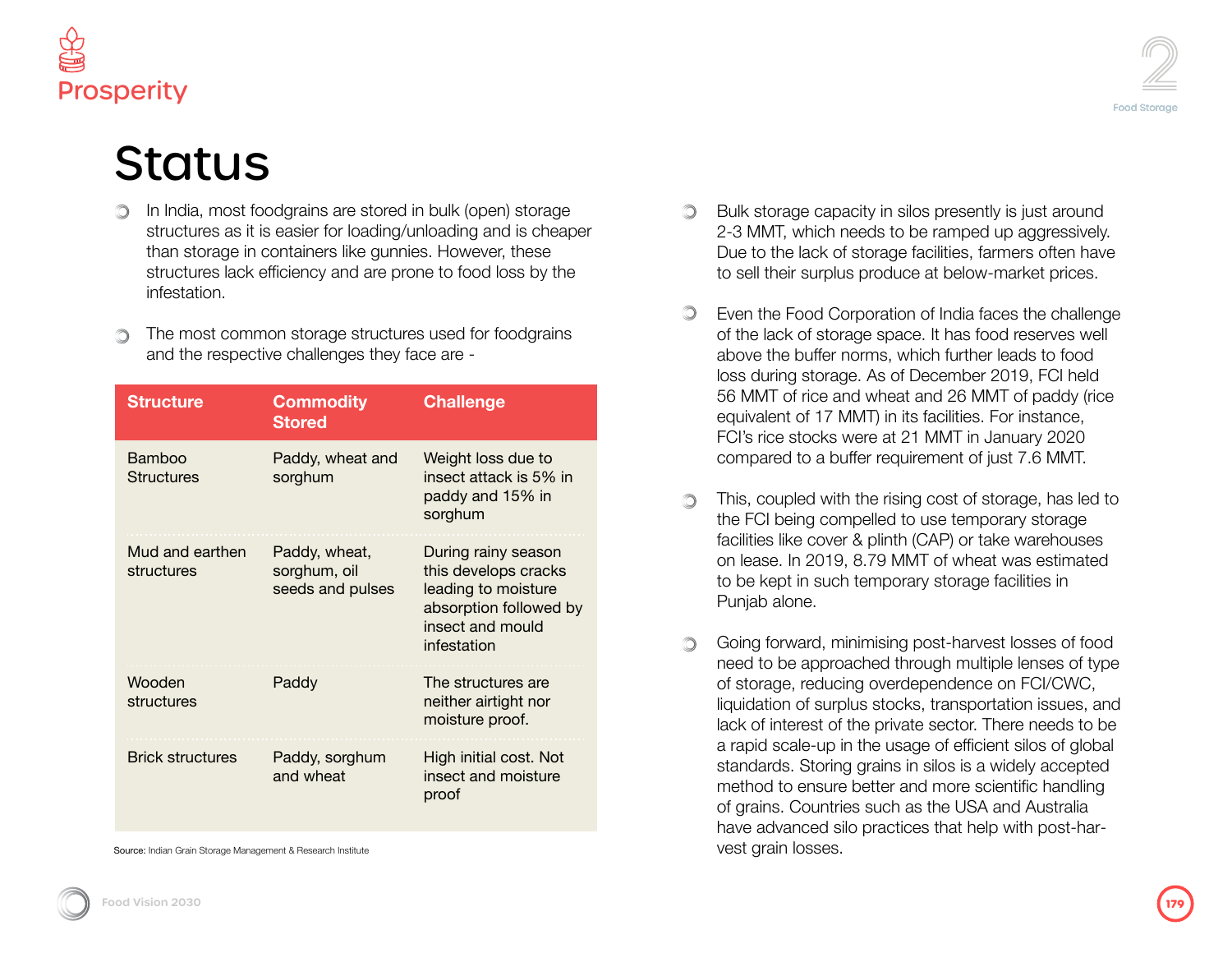

- Several best practices are available for sealed, unsealed, and aerated silos. For example, painting the silo white after installation on the pad is a useful management tool. A white-painted silo can be 4°C cooler than a weathered galvanised unit, leading to several advantages such as longer seed germination percentage, reduced moisture migration, reduced insect breeding, etc.
- However, large silos will not serve the needs of Indian small ∩ farmers whose production is often in the range of just 20-30 quintals. For this, village level/panchayat level scientific storage units need to be set up, which can be used by the farmers on a pay-per-use basis. Furthermore, apart from the storage of wheat in silos, the focus must also be on the proper storage of other grains such as rice, maize, and pulses.
- India needs to move away from the strategy of centralisation of storage and overdependence on the FCI. The recent steps taken by the government under the Pradhan Mantri Garib Kalyan Ann Yojana (PMGKAY) would help reduce excess stocks with the FCI. The government could also facilitate better uptake of PPP models for storage, thus bringing in competition and reducing costs.

#### Government Initiatives

**The government is promoting the Agricultural Marketing** Infrastructure (AMI) scheme, which is a part of the Integrated Scheme for Agricultural Marketing (ISAM), under which assistance is provided for the construction/ renovation of godowns/ warehouses in the rural areas to enhance the storage capacity and promote scientific storage. AMI is a demand-driven scheme. In addition to the above, the

Warehouse Infrastructure Fund (WIF) of the National Bank for Agriculture and Rural Development (NABARD) envisages the extension of low-cost loans to public and private sectors for construction/modernization of warehouses silos, etc.

The government has also approved a new central sector scheme for the financial facility under the Agriculture Infrastructure Fund of Rs.1,00,000 Crore. The scheme provides a medium-long term debt financing facility for investment in viable projects for post-harvest market infrastructure (including warehousing facility and community farming assets) through interest subvention and financial support.

## Vision 2030

- Reduce foodgrain losses from the current 2-4% to  $< 0.5\%$ .
- Shift from open storage to fully scientific storage to reduce grain contamination and wastage.
- Atleast 50% of the foodgrain being transported should be in bulk instead of bags towards reducing pilferage.

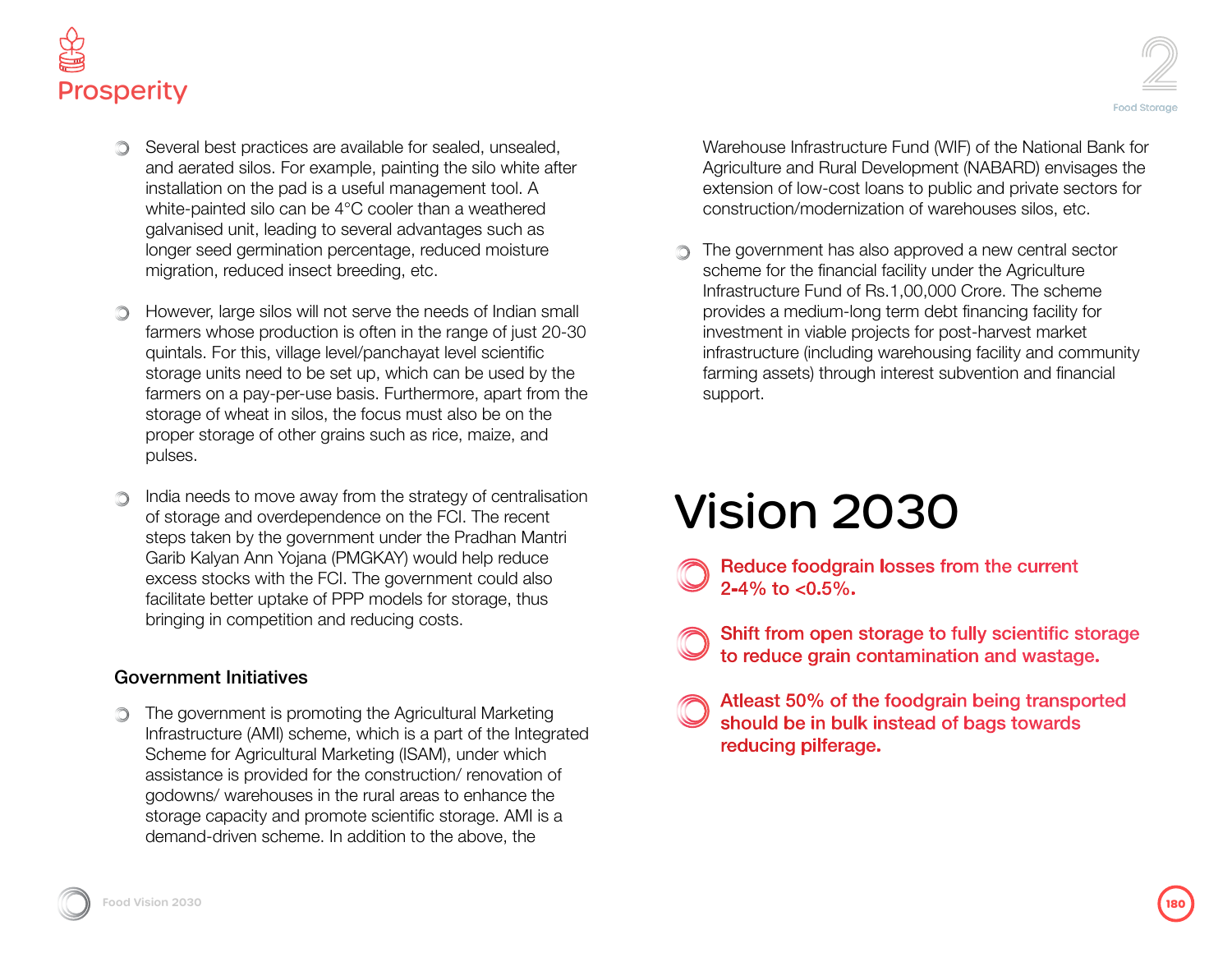



### Pathways

**INFRASTRUCTURE IMPLEMENTATION**



Towards moving from a bag to bulk approach for grain transport, it is critical to leverage railways by bulk cargo wagons or by installing roll-on-roll-off systems where entire trucks can be transported through rail.

Promote scientific temporary storage technologies such as silo bags, bulk flat storage, etc., towards reducing cover & plinth (CAP) storage.

Milled flour in sealed bags may be supplied into the PDS instead of wheat. This will increase transparency and reduce pilferages in the system.

Create state-of-the-art mandis with mechanised infrastructure such as mechanical driers, cleaners, automated weighers, packaging infrastructure, high-tech labs, etc.

Promote good storage practices among operators of small warehouses towards standardisation.

Enable pre-processing of grains (pulses, oilseeds) before storage to ensure homogeneous quality. This will reduce storage losses.

To reduce storage pressure on FCI and prevent the farmer from distress sale, farmers should be facilitated to store harvested grains at the farm gate for extended periods (6-8 months) until FCI procures it. This will be successful only if a warehouse receipt system is in place, certifying that the grains are FCI grade and giving the farmer some credit until final procurement at MSP by FCI.